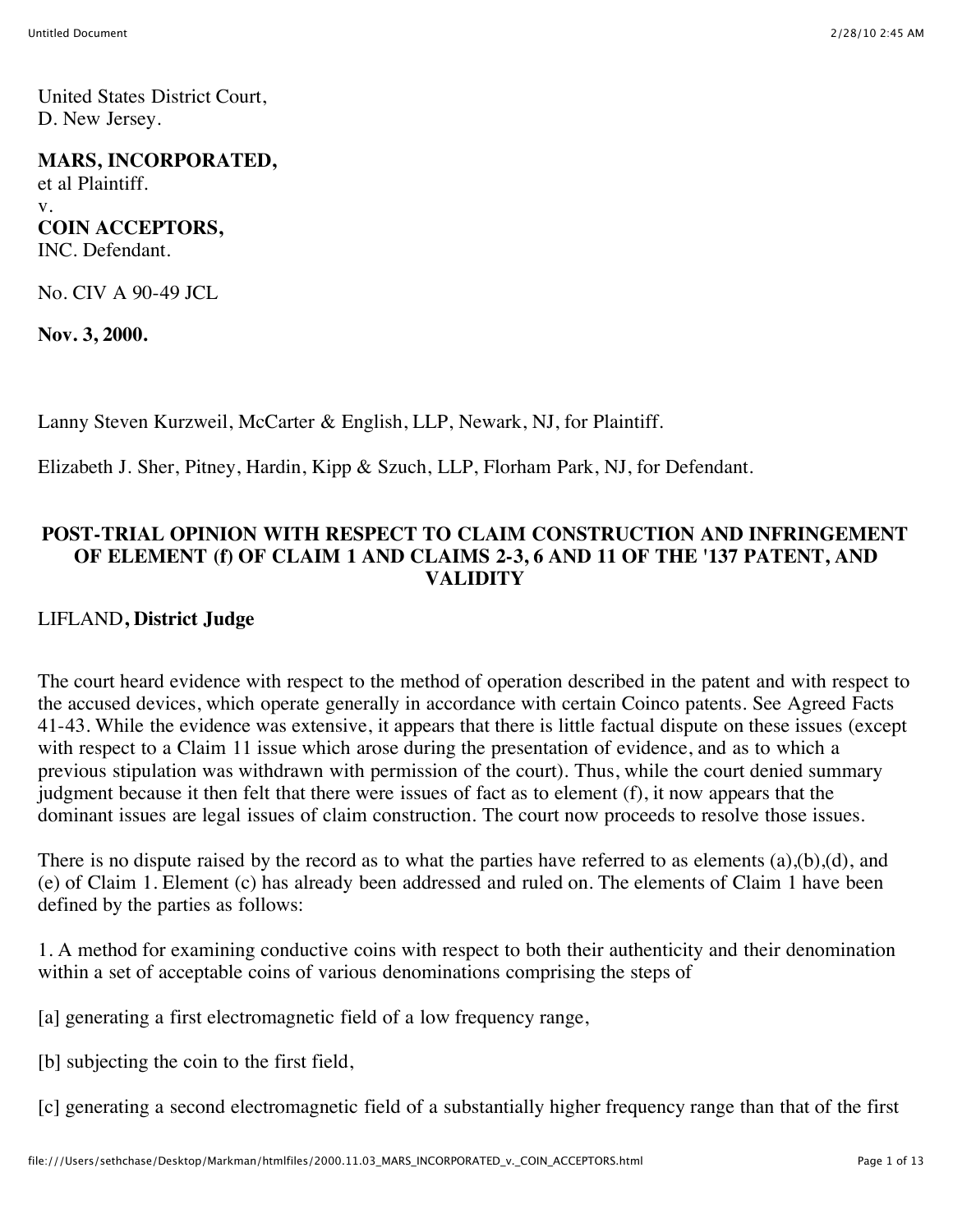field,

[d] subjecting the coin to the second field,

[e] producing signals indicative of the degree of interaction of the coin with each field, and

[f] producing a signal indicative of the acceptability of the coin and selective of its denomination within the set only if the degree of each interaction is within predetermined tolerances of those of acceptable coins of one of the denominations of the set.

# **CLAIM CONSTRUCTION**

With respect to Claim 1(f), the claim construction issue to be decided is whether claim 1 requires that the signal which is selective of coin denomination be derived solely from the examination of the coin in electromagnetic fields. Coinco's position is that the claim so requires and that there can be no infringement because in the accused devices denomination has already been established by non-electromagnetic means, i.e. optical sizing, by the time examination of the coin in the electromagnetic fields is conducted.

A related issue is involved in construction of the Preamble to Claim 1, because Coinco argues that the method of examination claimed is not employed as to denomination of coins.

# *What does "selective of denomination" mean?*

Element (f) of Claim requires a signal selective of denomination. The Court interprets that requirement to mean nothing more than that the signal identifies and relates only to, i.e., selects, a particular denomination. Obviously, a signal that related to more than one denomination would be useless in a vending machine, which must be told by the coin acceptance mechanism whether a coin having the appropriate denomination has been deposited. Thus, in the context of application of the invention, the foregoing claim interpretation is appropriate and indeed necessary.

*Must the signal which is indicative of acceptability and selective of denomination be derived solely from electromagnetic testing?*

The Court concludes that the answer is no, though it is a requirement of Claim 1(f) that the results of the electromagnetic testing be utilized in producing the signal which is indicative of the acceptability of the coin and selective of its denomination.

The claim does not preclude the participation of some other mechanism in the selection of denomination. It is well-settled that when a patent claim uses the phrase "comprising the steps of", that phrase is a term of art which means that the named steps are essential, but adding additional steps will not defeat infringement. Genentech v. Chiron, 112 F.3d 495, 501 (Fed.Cir.1997). Nothing in the record suggests any other meaning for "comprising" in Claim 1. Thus, Claim 1(f) does not require that the degree of interaction of the coins with the electromagnetic fields described in the claim be the only basis for selecting a particular denomination.

Coinco correctly points out that in the '137 size is addressed and evaluated solely by measuring the degrees of interaction between the coin and electromagnetic fields. Mr. Kesner testified that the eddy currents which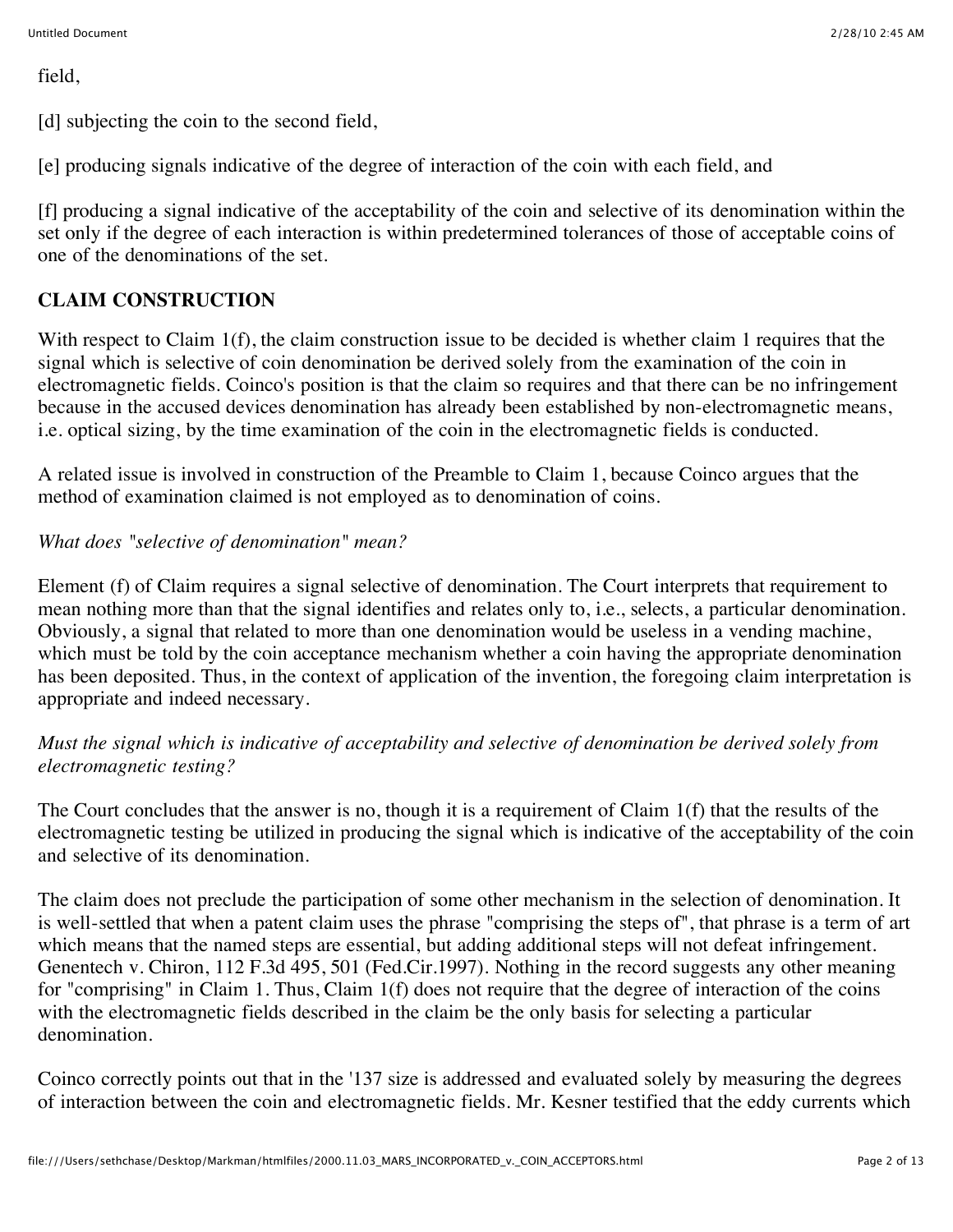are induced depend on the conductivity of the coin and to a lesser extent on the size of the coin relative to the coil. Tr. 9/94. Column 1, lines 16-17 of the '137 patent refer to evaluations of ranges of diameter, and it is implicit in the discussion of inductance changes at Column 2, lines 54-64 that the diameter of the coin is a relevant variable. Concentricity between the inductors and the coins to be examined is discussed at Column 4, lines 49-60, suggesting that diameter of the coin is critical. As Mr. Kesner testified, the E core 1114 "is located just above the coils 1112 and 1113, and its position on the track which is higher means that it will interact much more strongly with the larger coins than the smaller ones." Tr. 9/101/13-16.

Nonetheless, it is not a limitation of Claim 1 that size be addressed and determined in this way in order to produce the element (f) signal. Indeed, the language of Claim 1 does not even mention size specifically, though a given size is undoubtedly a characteristic of an acceptable coin of a given denomination. Of course, the interpretation of the claim might be different, given the '137 patent's use of electromagnetic fields to evaluate size, if the claim language suggested a direct and exclusive relationship between coin size and electromagnetic testing, but it does not. There is nothing in the prosecution history or the prior art to suggest this limitation. Since it is the claims which define the invention, subject to interpretive factors not present here, the foregoing interpretation of Claim 1(f) is appropriate.

With respect to the Preamble to the steps of Claim 1, the interpretation question suggested by Coinco is whether the Preamble (and therefore the Claim, Coinco argues) requires that examination of the coins with respect to denomination be by electromagnetic means. The court disagrees with Coinco's suggestion; at most, the Preamble requires that coins be examined with respect to their denomination and that steps 1(a) through 1(f) take place.

Thus, the court concludes that it is not a limitation of claim 1 that the element 1(f) signal which is indicative of acceptability and selective of denomination be derived solely from the examination of the coin in the electromagnetic fields described in Claim 1.

## *INFRINGEMENTCLAIM 1(f)*

There is no doubt that Coinco's accused products employ the steps claimed in 1(a), 1(b), 1(d) and 1(e), and the court has decided that they employ the step claimed in  $1(c)$ . Infringement of Claim  $1(f)$  is now addressed.

The electromagnetic testing taught in the '137 patent consists of the detection of frequency shifts of free running oscillators to determine coin characteristics. Coinco's accused devices employ a decaying ringing wave form of a tank circuit. It is not suggested by Coinco that these different methods of electromagnetic testing support a finding of non-infringement. Mars ascribes the differences to advances in technology since the date of the '137 patent.

Coinco's accused products pre-select candidates for particular denominations by optical sizing means and then confirm that selection by electromagnetic means. If the optical sizing means identifies a particular object as a candidate for a particular denomination because of its size (diameter), the electromagnetic tests can only establish that it is a valid or invalid coin of that particular denomination. The operation of Coinco's 9300-series acceptors was described by Coinco's employee Toennies, in response to questions from Mars' counsel, as follows: (9/28/16-9/30/22)

Q. "So would you briefly explain to us now just what the major steps in testing are as a coin comes down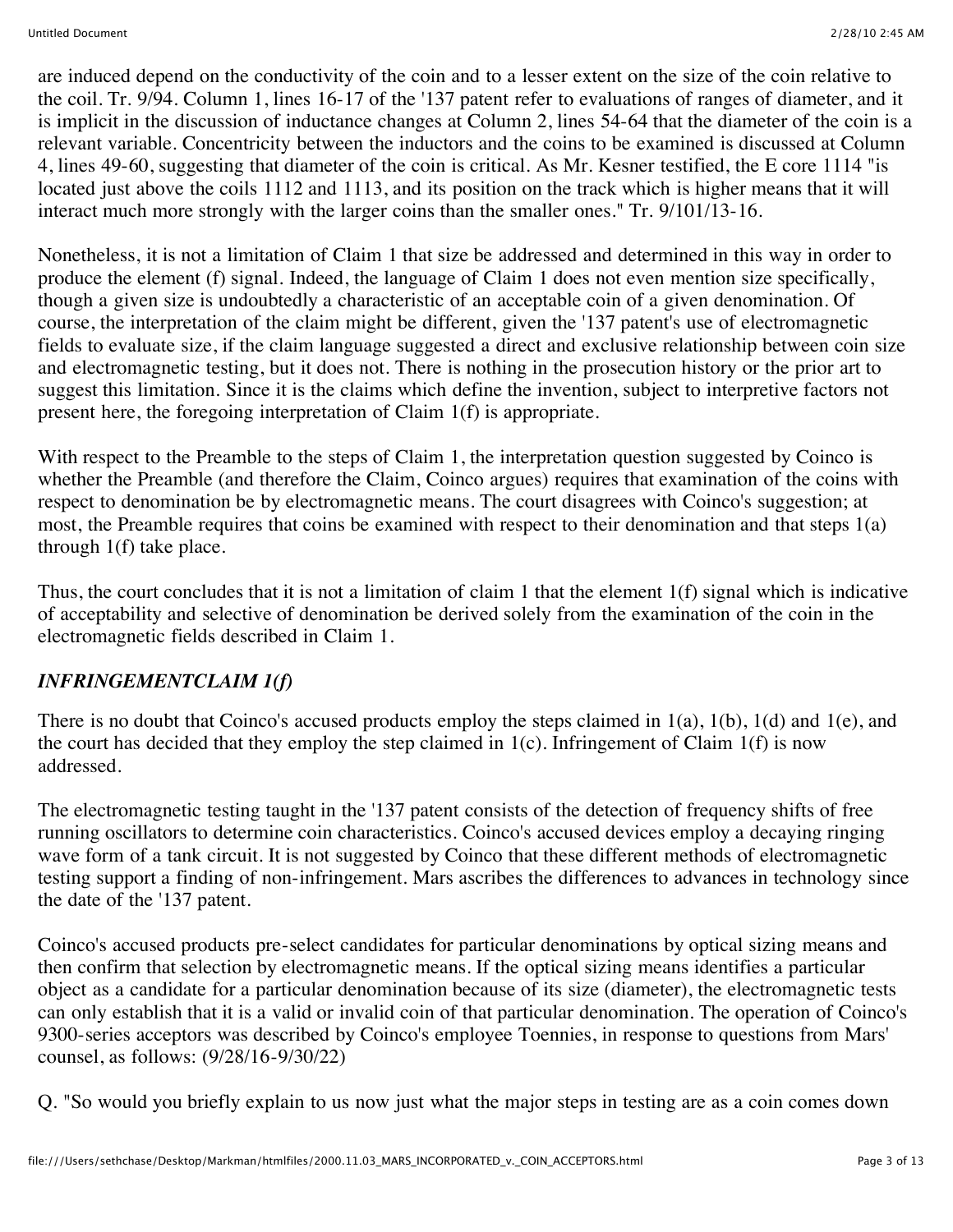the track and passes those various devices?

A. As a coin rolls down the coin path, it will block the light that's emitted from the pair that's indicated by L1. It will then pass through and then it will block the light that's-and as the coin clears, clears L1, that path will now be connected, or the interruption will end.

Based on that, there is a preliminary sizing [done] on the coin and at that point, once it passes, once the trailing edge of the coin passes the L1 pair, the A coil is used to determine or to check, based on preliminary sizing, if that coin, indeed, is the coin that preliminary thinks it is.

Then once that coin passes L2, the same thing is done to B, it confirms or denies that that coin does meet the requirements of the preliminary sizing that was determined.

Q. And are the calculations that make these determinations done through this software that you worked on?

A. Yes.

Q. So if we had a 25 cent coin come down, just as it has completed passing L1, then there would be some determination that this might be a 25 cent coin that's come down the track?

A. There would be some determination of that.

Q. And it would say possibly? The concept associated with the determination is this is possibly a 25 cent coin?

A. That's a correct statement.

Q. If a piece of cardboard of the same diameter as a 25 cent coin came down the track and it went past L1, it would also be tentatively determined to be possibly a 25 cent coin?

A. That's correct.

Q. And if it were a metal disk of the same or approximately the same diameter, it also would be the same determination of possibly a 25 cent coin?

A. That's also correct.

Q. And then as I understand it, your subsequent tests are to determine whether or not that possibility is correct?

A. Yes.

Q. At the time when the possible determination is made, you don't give 25 cents worth of credit, do you?

A. No.

Q. Why not?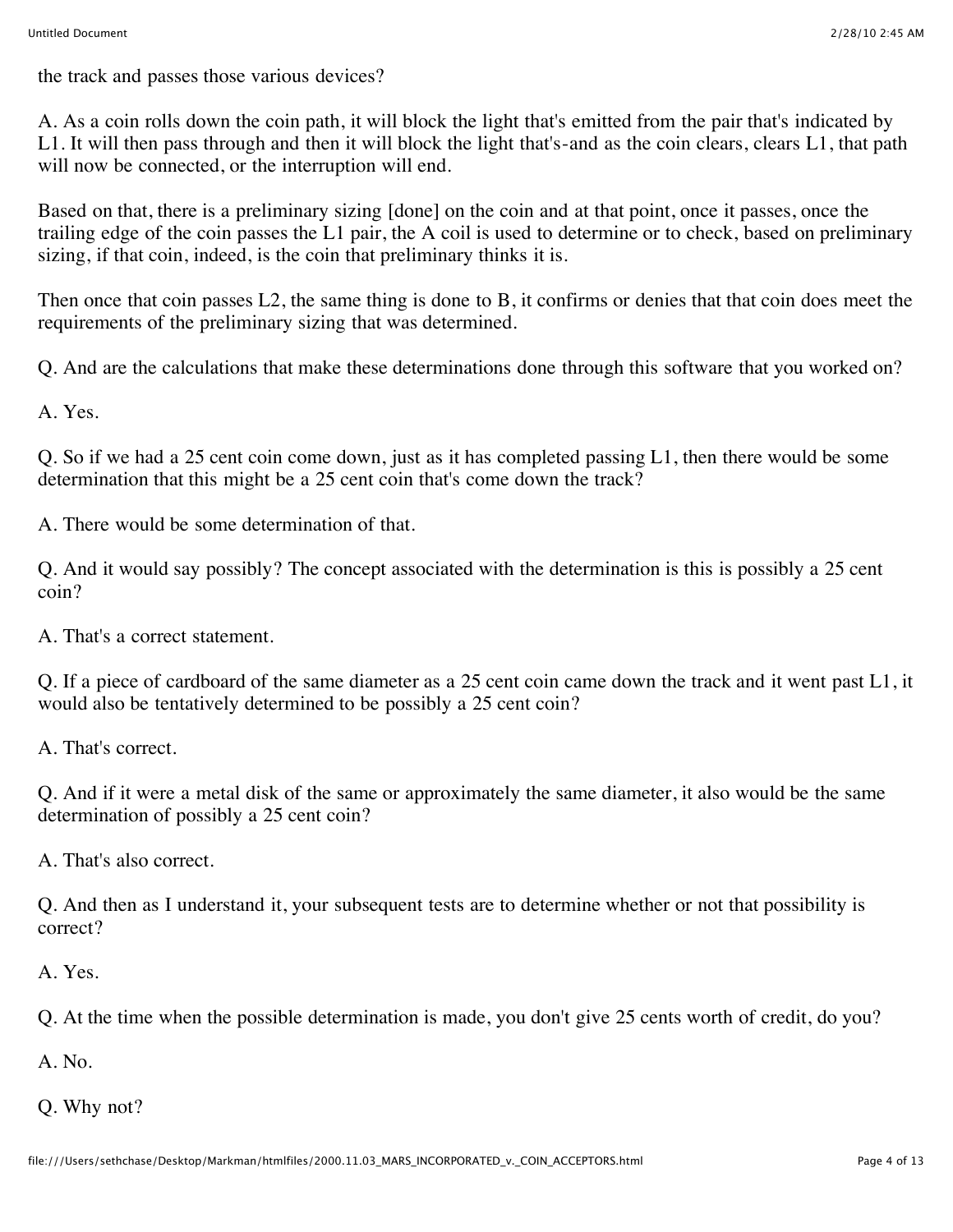A. Because there are other tests that we need to do to verify the initial value, if you will, of the coin.

Q. So you know something about the diameter, that it's in a category of diameters, but you don't know if it's worth anything yet?

A. Right.

Q. And you can't give it a denomination, say this is a 25 cent coin, unless you've done the other tests?

A. Right

Q. And so really the validity of the coin, the denomination is a mixed question?

A. Could you repeat that?

Q. I said, and so the validity and denomination of a coin is a mixed question?

A. Yeah, it really is."

The operation of the Coinco 880 series is similar.

Coinco's expert, Dr. Morley, argued that selection as to denomination is made prior to a coin's examination in electromagnetic fields and that therefore the signal produced after electromagnetic evaluation in Coinco's accused devices is not selective of denomination because selection of denomination is done earlier by optical means. The court disagrees. Dr. Morley is confusing denomination with size; it is only size (and therefore just candidacy for a particular denomination) that is addressed prior to examination of a coin in the electromagnetic fields in the accused devices.

Dr. Morley also testified that he does not believe that Coinco's devices produce a single signal anywhere that is both indicative of acceptability of the coin and also selective of its denomination. 14/21/19-25. He agrees that the signal at plug P-1 of the 880 is indicative of acceptability and "indicative" of denomination, but argues that there is a difference between being "indicative" of denomination and selective of denomination. 14/22/1-7. His reasoning is that "selective" means that the signal selects, and that denomination was not selected by that signal at that point, because selection of denomination was made much earlier, in the optical sizing test.

The Court does not endorse what it regards as Dr. Morley's semantic quibble, i.e. that there is a difference between being "indicative" of denomination and being "selective" of denomination. The Court sees no meaningful difference, when what is happening is that the candidacy of a particular denomination is validated. The optical sizing means in the accused devices does nothing more than react to the differences in size (diameter) of various coins and propose a candidate. That candidate is "elected" after it passes the electromagnetic tests for that particular denomination. The signal that is produced after electromagnetic evaluation is thus "selective of ... denomination", as required by Claim 1(f).

As indicated above under Claim Construction, it is not a limitation of Claim 1(f) that electromagnetic evaluation be the only method used to collect information which is used to produce the signal which is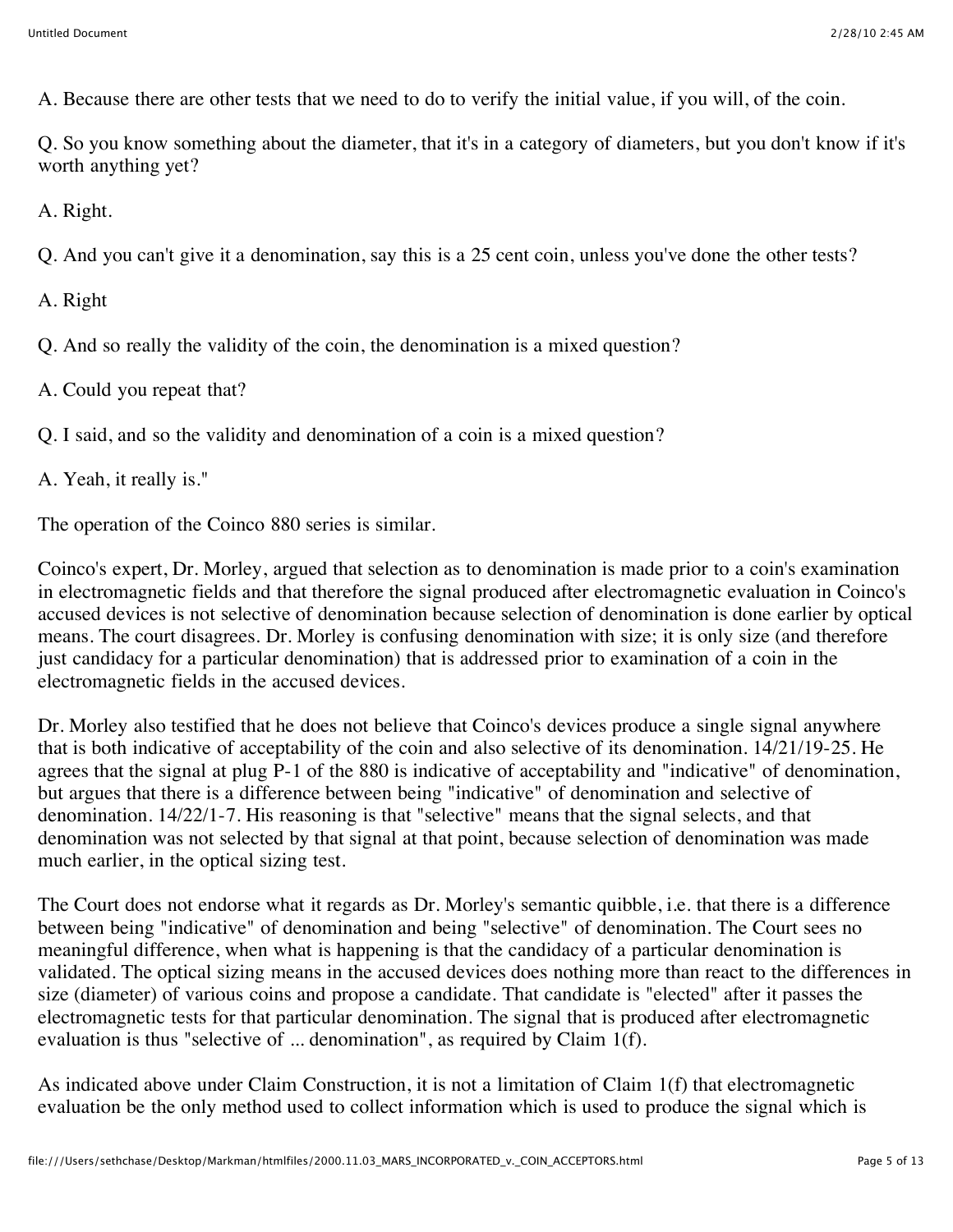indicative of the acceptability of the coin and selective of its denomination. The accused devices still perform the examinations described in steps (a) through (e) and produce the signal described in (f) only if the degree of each interaction is within predetermined tolerances.

Electromagnetic testing participates in the determination of a coin's denomination, because it validates the candidacy of a flat round object for an acceptable coin of a particular denomination, and the resulting signal (after examination in the electromagnetic fields) indicates an acceptable coin of a particular denomination. The optical sizing does not finally determine the denomination, because optical sizing can only determine the diameter of an object deposited in the acceptor, not its metallic composition and therefore its validity as a coin. As Coinco's witness Toennies put it, no test says by itself what the denomination is (Tr. 9/31/3-5), and the determination of denomination and validity is a "mixed question" (9/30/20-22).

After the electromagnetic tests, there is a signal which is indicative of acceptability and selective of denomination:

Q. "Is there any one of these tests that by itself says this is the denomination of the coin?

A. No.

Q. Is there, at the end of the line, a final signal that says, we've got or an indication that says we've got a valid coin of this denomination, such as nickel, dime, quarter?

A. There is no one test that does that.

Q. When all the tests are done, is there an indication, for example, by a signal to an accumulator or register, give credit for this amount?

A. When all the tests are done, that signal is present, yes."

Toennies, 9/31/6-14.

A claim interpretation difference between the parties arose in colloquy: Coinco believes that "producing" a signal "requires a positive action of producing rather than just finding something already in existence." Mars' view is that when you take information found at a point in the program (e.g. the GOOD 1 step) and make use of it, a signal is produced at that point. 12/64/4-19. The court accepts Mars' view. A signal is "produced" when the program examines information at a point in the program and uses that information to move on in the program. The program will not move on without a signal.

Mr. Kesner, Mars' expert, identified several places in the Coinco 9300 and 880 where a signal indicative of the acceptability of the coin and selective of its denomination, as required by claim 1, appears. He identified the ADD CREDIT routine in the code of the 9300 (Exhibit P-3) at page 48, where a value (COIN TYPE) is added to an accumulator. He also identified the connector on the 9300L. Also, there is such a signal in the 9300 code at line 334, page 14 of P-3, where the DOOR CONTROL routine is called. 12/81/24-12/84/8. As to the 880, he identified the signal at plug 1, and an earlier signal which occurs at MOV R1, A within the YES-1 subroutine on page 6 of plaintiff's exhibit 195, the code for the 880. In the 880, which is an acceptor and not an acceptor-changer, the code also generates such a signal on leads or lines depicted on Exhibit D-144 (the schematic for the 880), which are part of the P-1 connector when those leads are pulsed in a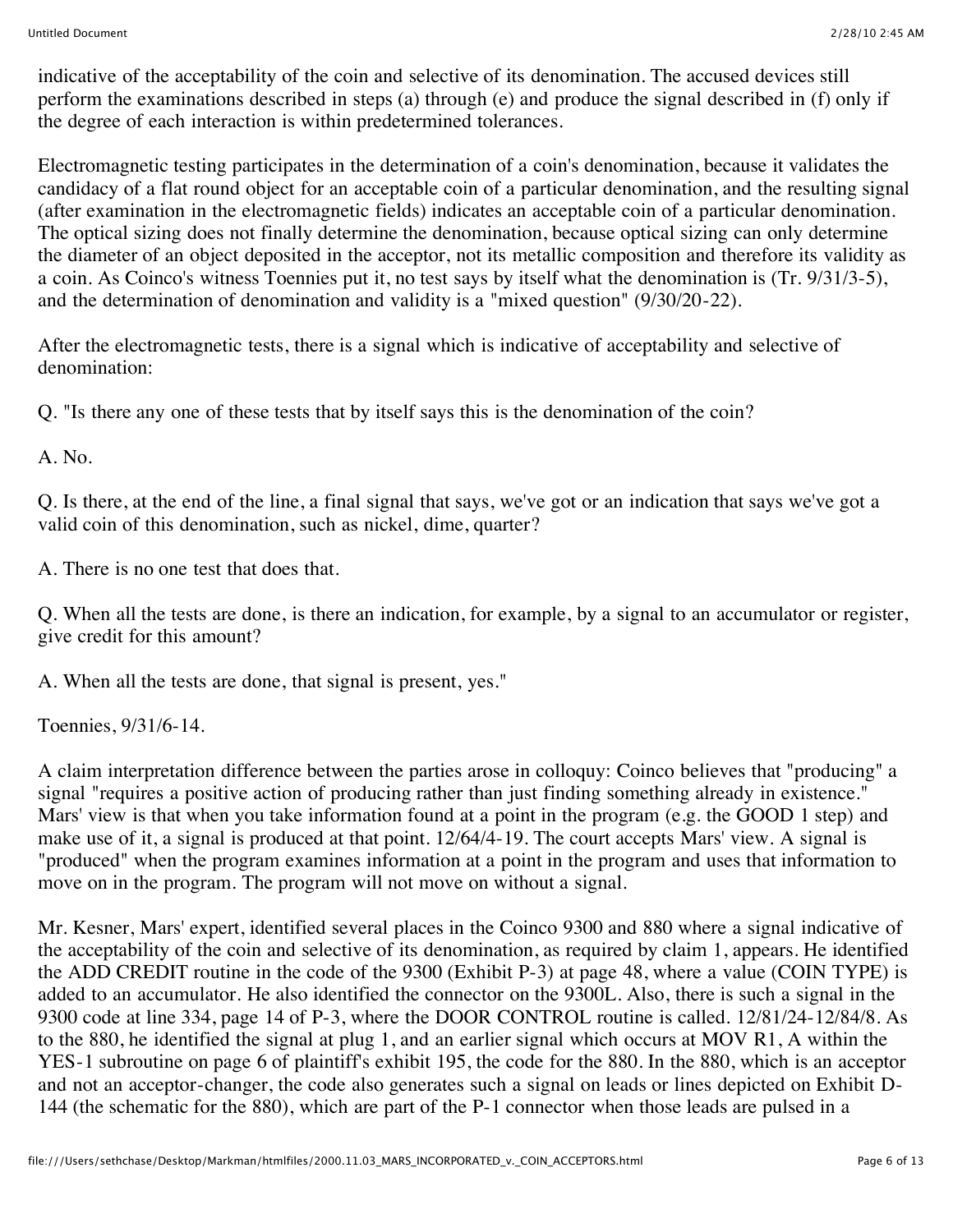sequence to indicate value. Another such signal is the value of register R-2 coming into the routine called GOOD 1 on page 5 of Exhibit P-195.

There was no serious disagreement with this testimony from Mr. Hoormann or Mr. Toennies, and the court accepts Mr. Kesner's testimony. Mr. Hoormann was the designer of the hardware and the software on the 880 acceptor, and Mr. Toennies worked on the software for the 9300 series. If disagreement with Mr. Kesner's testimony in this respect were appropriate, the court would have expected it from Messrs. Hoormann or Toennies.

At trial Coinco did not dispute that the operating method of its accused products satisfied claim 1(f)'s requirement that its signal be produced "only if the degree of each interaction is within predetermined tolerances...." The evidence clearly showed such use of the ranges fixed in memory (880) or set in software (9300).

Accordingly, the court finds that the accused devices literally infringe all elements of Claim 1.

# *INFRINGEMENT-CLAIMS 2, 3 & 6*

In Agreed Facts 77-79, the parties agreed that dependent claims 2, 3 and 6 would also be infringed if Claim 1 is infringed. The parties were then focusing on the court's ruling that infringement of Claim 1(c) under the doctrine of equivalents was present. The court subsequently withdrew that ruling and found literal infringement of Claim 1(c) and has now found literal infringement of the balance of Claim 1 and its preamble.

No reason is suggested why a finding of literal infringement of Claim 1 should not result in a finding of literal infringement of dependent Claims, 2, 3 and 6, and the Court sees none.

Accordingly, the Court finds literal infringement of dependent Claims 2, 3 and 6.

## *INFRINGEMENT-CLAIM 11*

With respect to dependent Claim 11, the first question is whether Coinco constructions include the step of mechanically segregating acceptable coins from unacceptable coins in response to the acceptability indicative signal.

Initially, there is a claim interpretation issue, which involves the meaning of "in response to." The court construes that element of Claim 11 as requiring that the step of mechanical segregation be affected or controlled in some way by the acceptability indicative signal, much as counsel for Coinco seems to have construed that requirement in his questioning at 11/19/25-11/20/3.

Mr. Kesner ultimately testified that, in the 9300 code on page 14 at line 334, validation is complete, denomination has been determined, and a signal is produced which satisfies the step of mechanically segregating acceptable coins from unacceptable coins in response to the acceptability indicative signal. Line 334, page 14 is a part of the WATCHDOG routine, which involves coin validation. At line 334, validation is complete and denomination has been determined, and a signal calls the DOOR CONTROL routine (i.e., the coin segregation mechanism), and the routine uses the value COIN TYPE to determine how the doors are controlled. 12/7/22-12/11/5. As to the 880, Mr. Kesner testified that the signal to which mechanical segregation is responsive is putting the value in R2 in the GOOD 1 subroutine at page 5 of P-195. The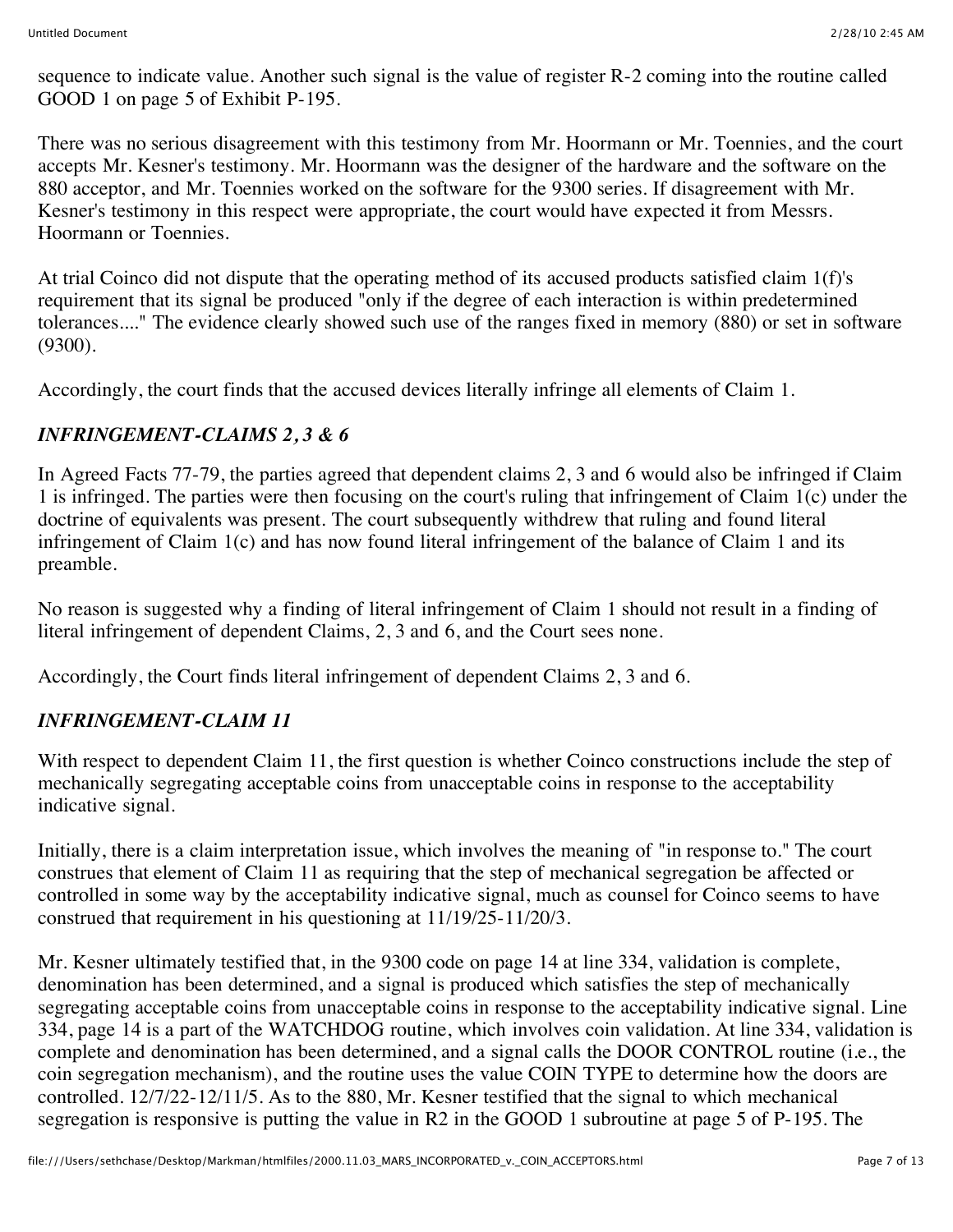DOOR CONTROL code uses the value in R2 to determine which doors to open, i.e. how to segregate the coins. 12/5/18-12/6/22.

The court accepts this testimony.

As to the Claim 11 requirement of a "signal indicative of the completion of segregation of an acceptable coin, and recording the value of the coin's denomination in response to the segregation signal," the evidence established that the accused products do not give credit until completion of the DOOR CONTROL subroutine, which causes coins to be mechanically segregated. 11/19/6-17, 11/26/7-33/10. The signals identified in the "ADD CREDIT" routine within the microprocessor of the 9300 series, in the "YES 1" routine within the microprocessor of the 880 series, and the dollar, dime, nickel, and quarter signals on pins 9, 11, 13, and 5 of the connector plug of the 880 series satisfy that requirement. The ADD CREDIT subroutine occurs subsequent to the DOOR CONTROL subroutine in the 9300. Monetary value is then added to the accumulator. 12/10/20-12/11/5. Mr. Toennies agreed that when all the tests are done, there is a signal to give credit for the denomination of the coin. 9/31/10-22.

Accordingly, the Court finds literal infringement of Claim 11.

# *VALIDITY*

*Anticipation.* At trial, it was Coinco's burden to show that a single item of prior art discloses each and every limitation that is found in any of the asserted claims. Kloster Speedsteel AB v. Crucible, Inc., 793 F.2d 1565, 1571 (Fed.Cir.1986). The principal prior art references which Coinco has asserted as independently disclosing all elements of one or more asserted claims are Lochstampfer, Bovey, Mallick, and Meloni '443, all discussed below. Mr Kesner offered his report and testimony at trial with respect to those references and others. The Court accepts Mr. Kesner's testimony.

French Patent Application No. 2,001,962 to Lochstampfer discloses acceptance of coins of two or more denominations if one of them is magnetic and one of them is non-magnetic. It discloses three testing stations, one for ferromagnetic coins, another for non-ferromagnetic coins and a sizing station. If a coin is a magnetic coin, it is tested to see if it is a valid magnetic coin of the type that the circuit has been designed to detect, and it outputs a signal indicating that it is a valid coin of the magnetic type. If it is a nonferromagnetic coin, it will be tested by the non-ferromagnetic test and if it is within the range of the nonferromagnetic coin that the circuit is designed for, then the circuit will output a "valid" signal. The sizing circuit puts out a signal indicating whether it has detected a coin of the size of the ferromagnetic type or the size of the non-ferromagnetic type. To be an acceptable coin of either type, the coin does not have to pass tests in two fields of substantially different frequencies, nor does it have to pass two magnetic tests indicating if a coin is of the same denomination in order to be an acceptable coin. There is nothing in Lochstampfer that discloses that one should use two different frequencies with respect to the same kind of coin. As to claim 11, Lochstampfer discloses a form of mechanical segregation between good coins and unacceptable objects, but there is nothing in Lochstampfer to indicate whether or not it envisions the recording of the value of the coin only after a signal indicating completion of such segregation is received.

U.S. Patent No. 2,495,627 to Bovey has nothing to do with testing of coins, but deals with sorting metallic articles. It does not teach how to test in the same apparatus for multiple different acceptable objects. The Bovey mechanism is for sorting different materials and not for testing or evaluating. The interaction of the coil with the material is indicated on a meter whose reading the operator evaluates, and the operator then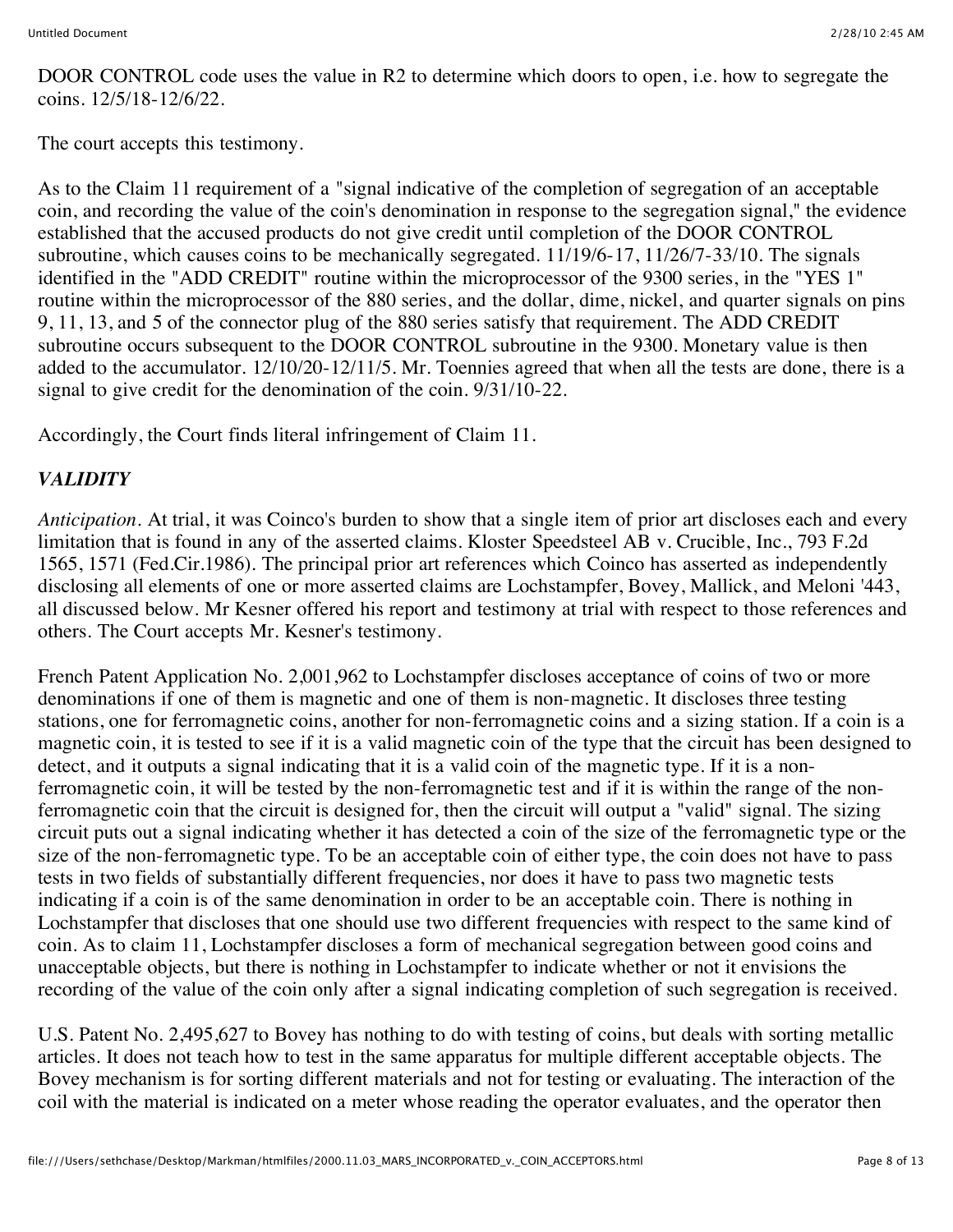determines whether or not the material is of a certain type. Bovey does not teach employing two different fields in the testing of the same object. Nor does it teach the use of two frequencies, though it does teach that it would be useful to look at the response of each of the materials versus different frequencies and choose a single frequency which yields the biggest difference between the two materials, i.e., selecting one frequency for a given test.

U.S. Patent 3,686,564 to Mallick teaches distinguishing between classes of metal objects, such as, on the one hand, guns, and on the other hand, relatively thin metal elements. The size of Mallick's device is inappropriate for coin testing and nothing in Mallick suggests that it could be useful for coin testing.

U.S. Patent No. 3,481,443 to Meloni tests coins of either of two acceptable denominations. For either of these two kinds of acceptable coins the acceptable coin has to pass only one test. The acceptability test for such a coin does not occur in two fields of substantially different frequencies. Meloni '443 authenticates coins based on the cessation or continuation of oscillations, not on the use of two different frequencies. When oscillations cease, no field exists and there can be no evaluation, within predetermined tolerances, of the degree of interaction of the coin with a non-existent field, as required by element 1[f]. The arrangement of a different test site for each separate denomination in Meloni '443 does not teach or suggest the use of two or more frequencies in evaluating a coin with respect to a single denomination. The Court need not evaluate the opinion of Mr. Kesner that none of the Meloni circuits are even operative for coin recognition, or whether the inoperability of the circuits described in Meloni '443, if otherwise anticipatory of Fougere '137, would negate that anticipatory effect. Meloni '443 does not anticipate '137 for the reasons stated above. As to claim 11, in Meloni there is no disclosure regarding the mechanical segregation of good coins from unacceptable coins or of recording the value of coins only after there is a signal indicative of mechanical segregation.

U.S. Patent No. 3,401,780 to Jullien-Davin does not disclose a method which would accept coins of two or more different denominations. It compares the coins being tested with a reference coin or with a resistor value in a bridge circuit. It does not disclose that acceptable coins must pass two different tests in two fields of substantially different frequencies. Nor does it disclose a method in which there is an output signal indicative of denomination or the use of electromagnetic fields in two different locations.

U.S. Patent No. 3,599,771 to Hinterstocker was cited by the Examiner and describes a method for testing coins using a reference coin. If the inserted coin matches the characteristics of the reference coin, then the inserted coin will be accepted. The method disclosed by Hinterstocker is not suitable for multi-denomination testing because it identifies only one coin, the coin of the reference type. Also, Hinterstocker's method does not involve an acceptable coin having to pass tests in two fields of substantially different frequencies, nor does it produce an output signal that is indicative of denomination. Hinterstocker's method does have a means for segregating mechanically acceptable coins from unacceptable coins, but it does not have a means for recording the value of the coins after some signal is produced indicating that the segregation has been accomplished.

U.S. Patent No. 3,059,749 to Zinke was cited by the Examiner. Zinke's method does test for coins of multiple denominations, but does not require that acceptable coins must pass tests in two fields of substantially different frequencies. A coin that is entered into the system is compared with a reference coin in a bridge circuit whose output will go to near zero or zero when the inserted coin matches the reference coin. Multiple test stations can be utilized to test for multiple denominations. Zinke does not disclose doing two different tests at two different frequencies, both of which must be indicative of the same denomination.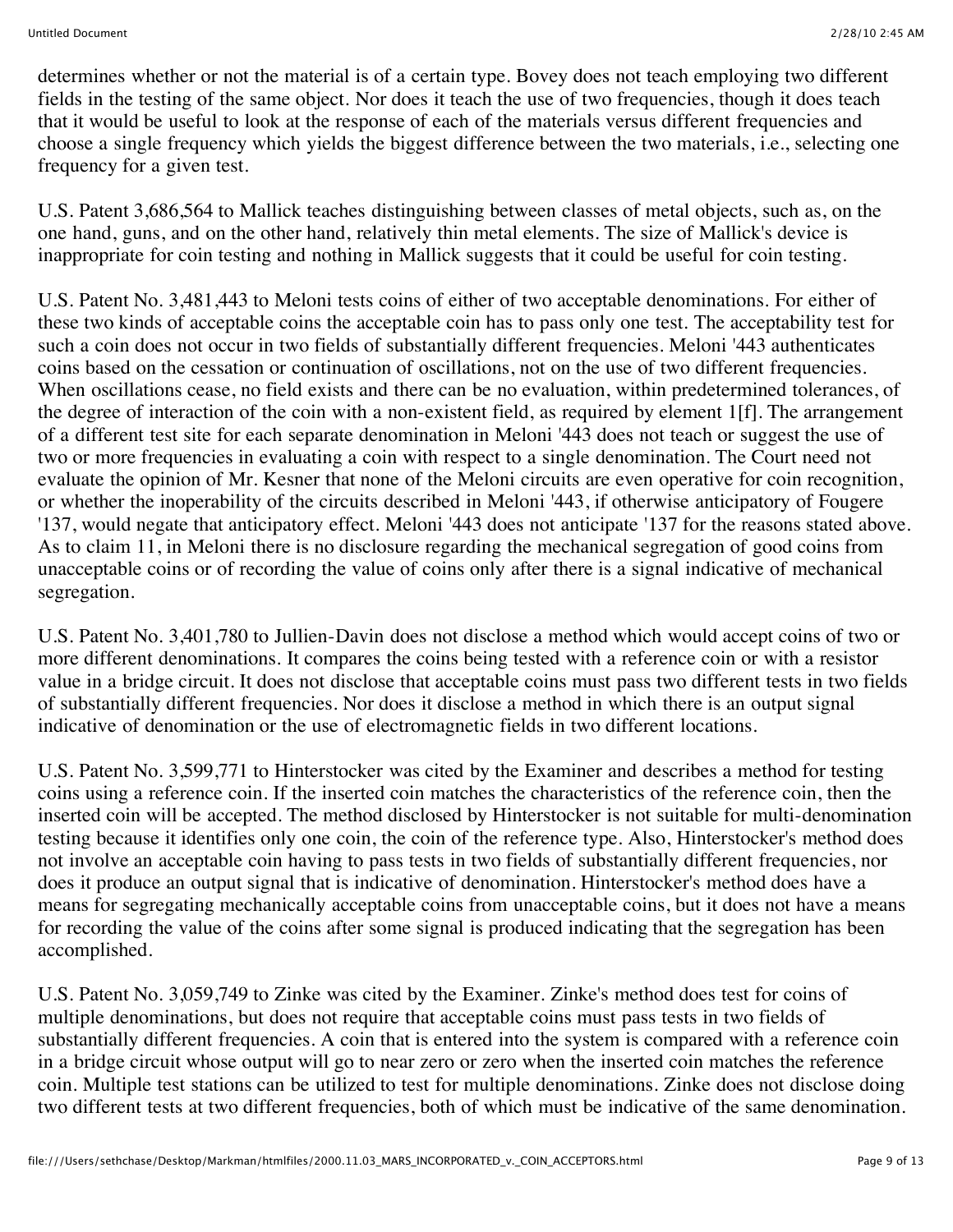Zinke discloses an output signal indicative of denomination. Zinke segregates acceptable coins from unacceptable coins, but does not disclose a provision for recording the value of an acceptable coin only after there is a signal indicating that segregation has been accomplished.

U.S. Patent No. 3,373,856 to Kusters discloses a method for testing of coins. It does not disclose multidenomination coin testing in the sense of a method for testing and identifying coins of two or more different denominations. It does not disclose that in order to be an acceptable coin the coin must pass tests in two different fields of substantially different frequencies. As to claim 11, it does not disclose recording the value of a coin only after a signal is produced indicating that the segregation of good coins from unacceptable objects has been accomplished.

U.S. Patent No. 3,229,198 to Libby has nothing to do with testing coins. It has to do with evaluation and analysis of materials that have some conductivity. The object being tested is balanced against some similar object (a reference object) and the difference between the object in the test and the reference object is amplified and then the signal that results from that amplification is analyzed. Various parameters about the material that is being examined can then be determined, such as conductivity, thickness, distance from the coil to the material, and defects. Nothing in this patent involves testing of two objects in order to provide some kind of acceptability signal for both objects as part of the same method, there is no question of passing or failing a test, and only one type of specimen is examined at a time. This patent discloses no output signal indicative of denomination and no magnetic fields at two different locations to which the object is subjected. As to claim 11, no segregation between acceptable and unacceptable objects is taught since this is solely a measurement apparatus.

The Libby papers identified as items  $2(F)(G)(H) \& (I)$  in plaintiff's exhibit 48, one of Mr. Kesner's expert reports, deal with non-destructive examination of various parameters of materials by using different frequencies and different mathematical means of getting data from the information that can be extracted from the coil interaction with the material. There is no reference to testing of coins nor is there anything in those papers which deals with trying to test, as opposed to making academic measurements. Mr. Upchurch, one of Coinco's experts, took the position that some of the Libby articles could apply to the testing of coins, or at least that there is nothing in those articles which prevents the application of the teachings of these articles to coins. In other words, you can use the materials-testing technology described in the articles for coin analysis. However, Mr. Upchurch agreed that Libby does not suggest the use of his technology or specifically teach the use of his technology in connection with coins, nor does he suggest or teach the combination of claim 1. Also, Mr. Upchurch has never tried to analyze whether the Libby references suggest all the elements of claim 1, even without a reference to coins.

The Court agrees with Mr. Kesner that none of the prior art referred to in his report, in the reports of Dr. Morley and Mr. Upchurch, defendant's experts, or otherwise in the record, is as relevant as the patents and publications discussed above. The Court also agrees with his conclusion that, with respect to that whole range of prior art, there was no suggestion or teaching therein of the combination which is disclosed in claim 1. Anticipation is not established.

*Obviousness.* A patent claim may be invalid for obviousness under 35 U.S.C. 103 if the differences between the patent claim and the prior art are such that the claimed subject matter as a whole would have been obvious to one of ordinary skill in the art to which the subject matter pertains. The foregoing testimony of Mr. Kesner as to the various items of prior art relied on by Coinco was not even subjected to crossexamination, nor did Coinco present a meaningful showing of how one or more items of prior art disclosed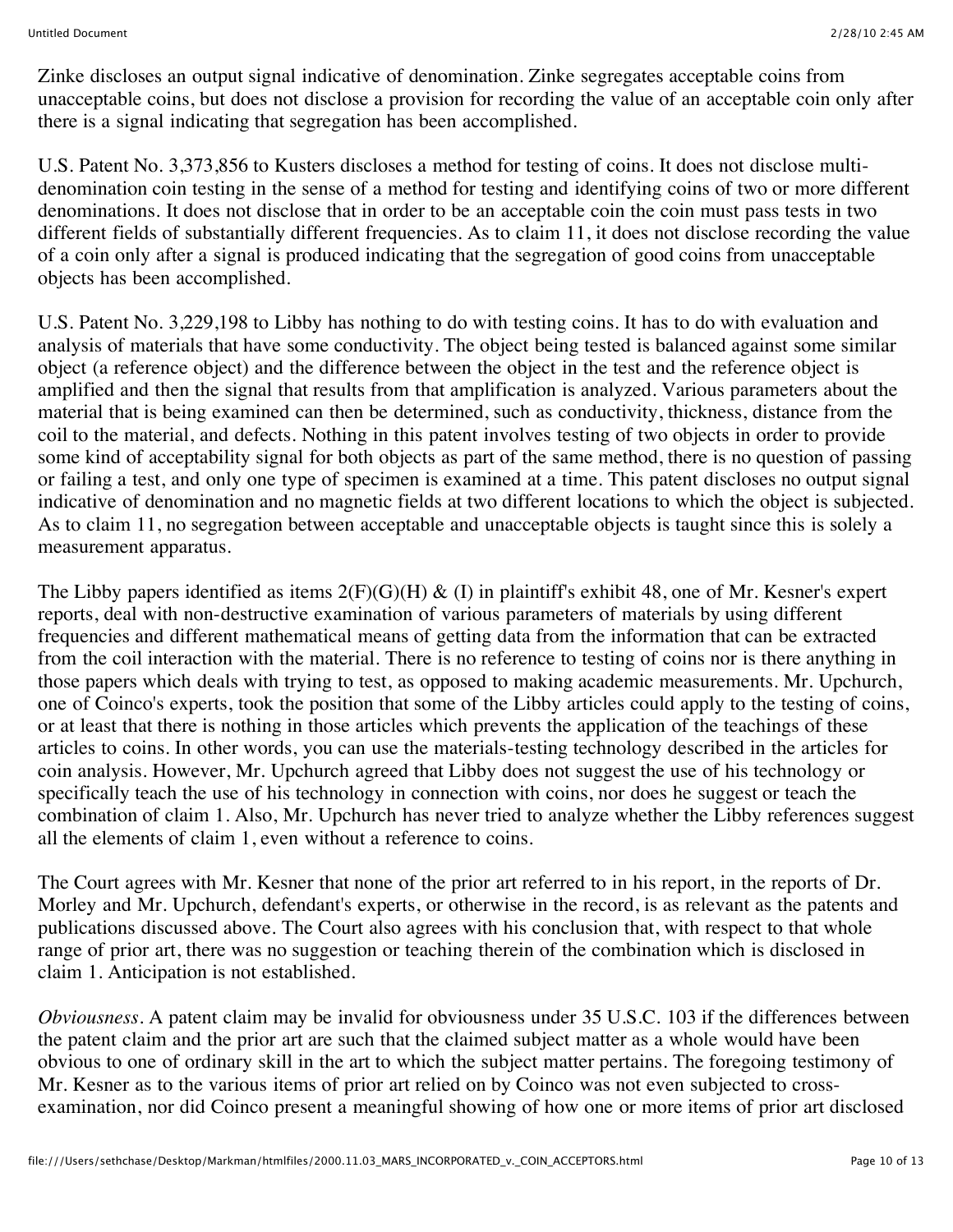or suggested all of the steps of any of the asserted claims or would have been obvious to one of ordinary skill in the art. While the evidence indicated that the testing of metallic materials was known in 1972, and that a 1948 patent (Andrews, Coinco exhibit 167) had disclosed magnetic testing of shell casings and the use of the same technology for coin testing, this at most suggests a relationship between metal testing and coin testing. The Andrews patent taught nothing about two-frequency testing as in the '137. Moreover, the unrefuted testimony was that the level of skill in the art of coin recognition was low in 1972, further suggesting that the '137 invention would not have been obvious at that time.

Mars presented evidence of secondary factors relevant to obviousness, such as commercial success and long-felt need. That evidence was unrefuted. Both Mars and Coinco have enjoyed commercial success with products employing the two-frequency technology of the '137 patent. Mars' witness Badger established that there was a need for improved reliability and accuracy in coin testing at the time of the '137 patent, compared to the then-prevalent mechanical and electromechanical coin acceptors, and that the Mars constructions incorporating the '137 invention commanded a premium price. Hoormann testified that twofrequency testing was desirable for accurate results.

Obviousness is not established.

*Inventorship.* Coinco asserts invalidity arising out of improper naming of inventors, and contends that Mars was not diligent in seeking correction of inventorship. Mars contends that there is no requirement of diligence for the correction of inventorship of an issued patent, absent circumstances not present here.

Certain facts are not in dispute. Agreed Facts 87-96 are incorporated herein. Coinco sought summary judgment on these facts, which was denied.

The question now before the Court is whether the issues raised by Coinco about inventorship require further presentation of evidence. At trial, the Court asked the parties for their respective positions on whether additional evidence would be necessary, and the parties have responded.

Unlike most, if not all, of the reported cases upon which both parties rely, there is no dispute here about inventorship. The Court's prior opinion referred to resolution of questions of inventorship by agreement of all concerned, including the PTO. The Court now faces a challenge to the validity of the '137 patent based solely upon Mars' delay in seeking correction of inventorship under 35 U.S.C. Section 256 and 37 C.F.R. Section 1.324. Those sections deal with correction of inventorship with respect to an issued patent and do not expressly incorporate any requirement of diligence on the part of the party seeking correction. This is in contrast to 35 U.S.C. Section 116 and 37 C.F.R. Section 1.48, both of which deal with inventorship correction as to a patent application where diligence is an absolute obligation. Stark v. Advanced Magnetics Inc., 29 F.3rd 1570, 1574 (Fed.Cir.1994). Neither 35 U.S.C. Section 256 nor 37 C.F.R. Section 1.324 requires that an omitted inventor of an issued patent must diligently bring a lawsuit to correct inventorship or be forever barred from doing so. Whether diligent action is required in a particular case must be determined on the facts of that case. Id at 1575.

Coinco has proffered evidence that it contends proves that Mars did not diligently correct inventorship of the '137 patent. It says that it can prove that the error in inventorship was known or should have been known by Guy L. Fougere and or the attorney prosecuting the applications that resulted in the '137 patent even while such applications were pending in the PTO.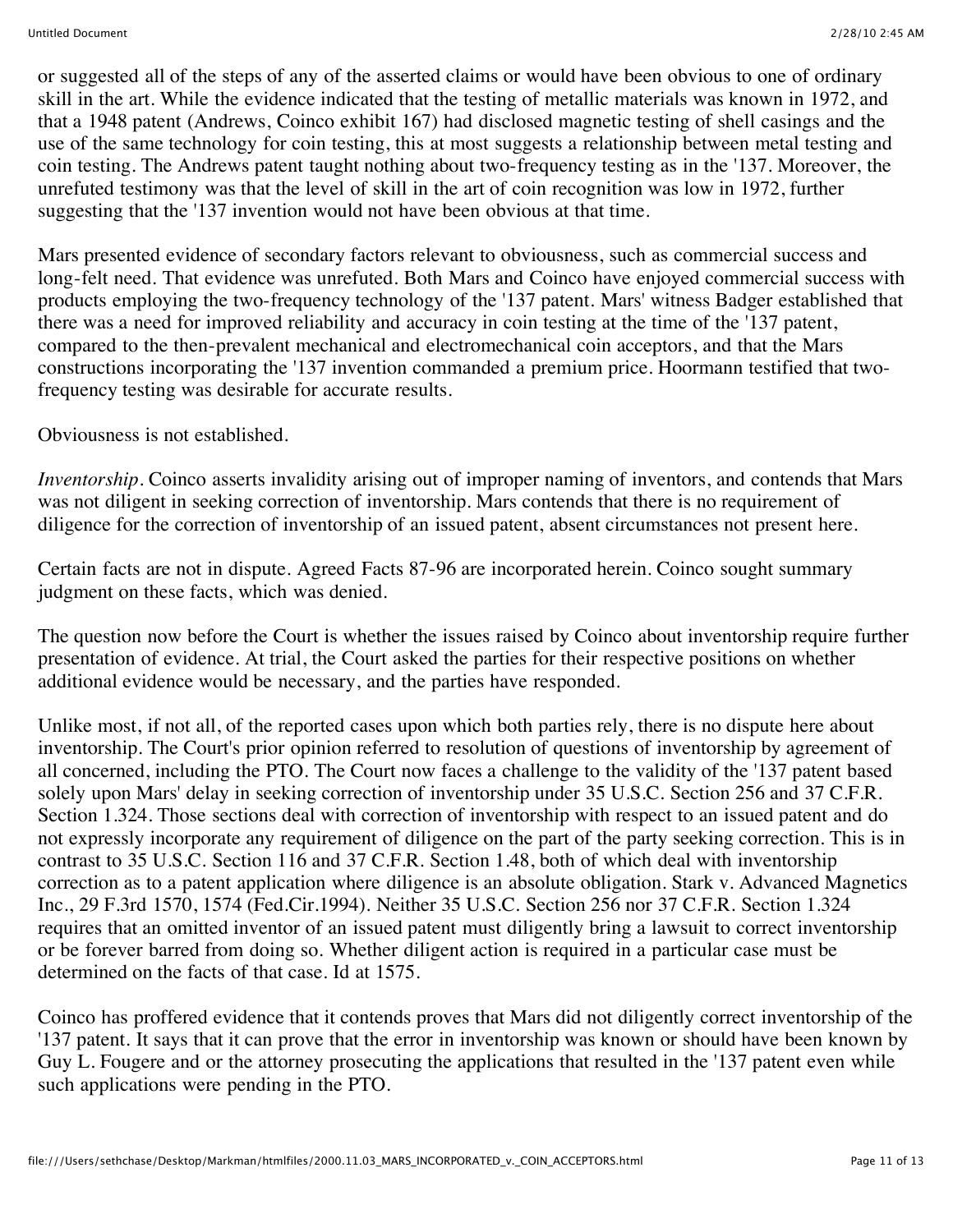The issue that this Court must resolve is whether, given this proffer and assuming such facts were proved, the Court would have a basis for invalidating the '137 patent.

As noted above, this is not a case where someone who claims to be an inventor or a co-inventor seeks to correct an issued patent to reflect that status long after the issue date. It is a case in which a company whom the Court has found to be an infringer of otherwise valid claims of an issued patent asserts invalidity solely because of delay in seeking the PTO's resolution of a question of inventorship, at the joint request of all parties claiming inventorship status. In this Court's view, this context is relevant to evaluation of the authorities presented by the parties on this issue.

In Advanced Cardiovascular Systems Inc. v. Scimed Life Systems Inc. 988 F.2d 1157(Fed.Cir.1993), an intervenor sought a declaration that he was a joint inventor and sought correction of the patent document. The District Court dismissed the claim with prejudice, on the ground of laches, having found unreasonable delay and prejudice. The Court of Appeals reversed, noting that the mere lapse of time does not constitute laches. The Court discussed the delay of the intervenor in asserting his rights, noting that under 35 U.S.C. Section 256 inventorship may be corrected at any time (whether by direct application to the Commissioner or by the Court) since the defense of patent invalidity based on incorrect inventorship can be raised at any time. The Court of Appeals also assessed the prejudice element of laches and endorsed the traditional equitable abhorrence of a forfeiture, which a finding of invalidity on this basis would engender. The Court found that as a matter of law there was no prejudice and therefore reversed the District Court's dismissal of the Section 256 Claim.

In the instant case, none of the facts proffered by Coinco even approach a basis for a finding of prejudice to Coinco or anyone else, and the Court finds that there was no prejudice to anyone from the belated application to the PTO for correction of inventorship. This litigation was commenced and proceeded independently of that PTO proceeding and nothing in that PTO proceeding had any substantial impact upon the progress of this litigation.

In Stark v. Advanced Magnetics Inc., 29 F.3rd 1570 (Fed.Cir.1994) ( Stark I) and 119 F.3rd 1551 (Fed.Cir.1997) ( *Stark* II), Dr. Stark claimed to be the sole inventor of the subject matter covered by one patent and the joint inventor of the subject matter disclosed in 5 other patents. His complaint requested correction of inventorship under 35 U.S.C. Section 256. The Court built on its previous discussion of laches and observed that "... equity disfavors undue and prejudicial delay by a person *who may have an interest in the property of another. Synthesizing these equitable interests, the defenses of laches and estoppel have been applied in actions under* Section 256*."* (emphasis added). Clearly, Coinco has no interest in the property of another in these circumstances; it merely seeks to capitalize on the delay in correction of inventorship without asserting or showing any prejudice to itself from that delay. Coinco is an infringer, not an inventor or co-inventor.

In Pannu v. Iolab Corporation, 155 F.3d 1344 (Fed.Cir.1998), the Court of Appeals for the Federal Circuit recognized that Section 256 may be invoked to save the patent from invalidity even during trial of an infringement claim, where a Section 102(f) defense was asserted. In *Pannu,* the facts make clear that there was a delay of several years between the 1989 knowledge of the alleged co-inventor that the patent had issued without his being named as a co-inventor, and the trial in 1997. Neither the Court, nor as far as the Opinion discloses, any party, expressed concern over that period of delay.

Furthermore, the Court notes, as did *Pannu,* that Section 256 is a savings provision. That observation,